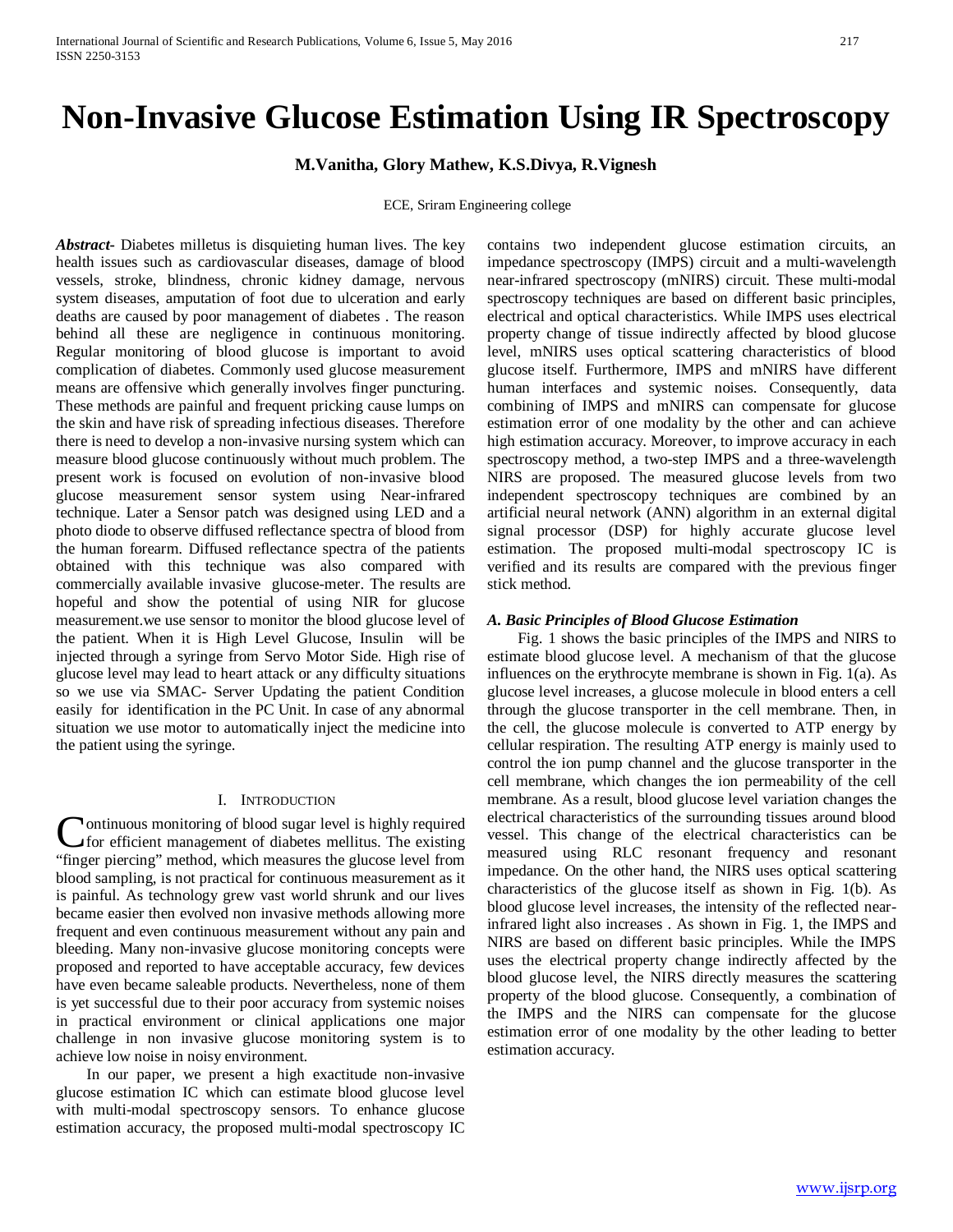

*Figure 1: IMPS and mNIRS*

### *B. Complete architecture of multimodal spectroscopy IC:*

 Fig. 2 displays the complete block diagram of the proposed multimodal spectroscopy IC architecture. It contains an IMPS circuit and a mNIRS circuit for highly accuracy in glucose estimation. For the IMPS operation frequency sweep current injector with bipolar electrode and a voltage sensor is implemented in the circuit. For the mNIRS operation, three nearinfrared (NI) LED drivers to emit three wavelengths (850 nm, 950 nm, and 1,300 nm) NI light and trans-impedance amplifier (TIA) to detect the intensity of the reflected light from the photo diode. The measurement results of the IMPS and the mNIRS are converted to digital data in the 10 bit single slope A/D converter. Then, they are transmitted to the external DSP.





#### *C. Artificial Neural Network (ANN) Data Combing Method*

 *Two main methods used for multivariate data:* Partial Least Square (PLS) , and Artificial Neural Network (ANN) . Since the ANN method is anon-linear statistical data modeling of biological neural systems that simulate mathematical functions such as complex relationships between inputs and outputs, the ANN method is shown to achieve better results in terms of the estimation accuracy of blood glucose concentration. Moreover, the non-linear characteristics of the ANN can reduce the performance degradation from the non-linearity of the sensor front-end including the ADC. Consequently, in this work, the measurement data of IMPS and mNIRS are combined by the ANN method in the external DSP. The proposed ANN combines four inputs ( from 1 IMPS and three from mNIRS) for the accurate blood glucose level estimation. To estimate the blood glucose level using the proposed ANN, 20 multiplyaccumulation operations and 5 sigmoid operations are required.

#### *D. Combined Results:*

 To quantify the accuracy of the glucose estimation, two types of analysis are used: 1) mean absolute relative difference (mARD), and 2) Clarke grid error (CGE) analysis. The CGE analysis is used to quantify the clinical accuracy of blood glucose estimation generated by a blood glucose meter as compared to a reference value . The CGE analysis is accepted as one of the gold standard for determining the accuracy of blood glucose meters. In the CGE analysis, there are five regions: A (clinically correct decision), B (benign or no treatment), C (overcorrecting), D (dangerous failure), and E (erroneous treatment). Values in zone A and B are clinically acceptable, whereas values in zone C, D, and E are possibly dangerous and therefore are clinically significant errors.

## II. BLOCK DIAGRAM



*Figure 3: BLOCK DIAGRAM OF PROPOSED WORK*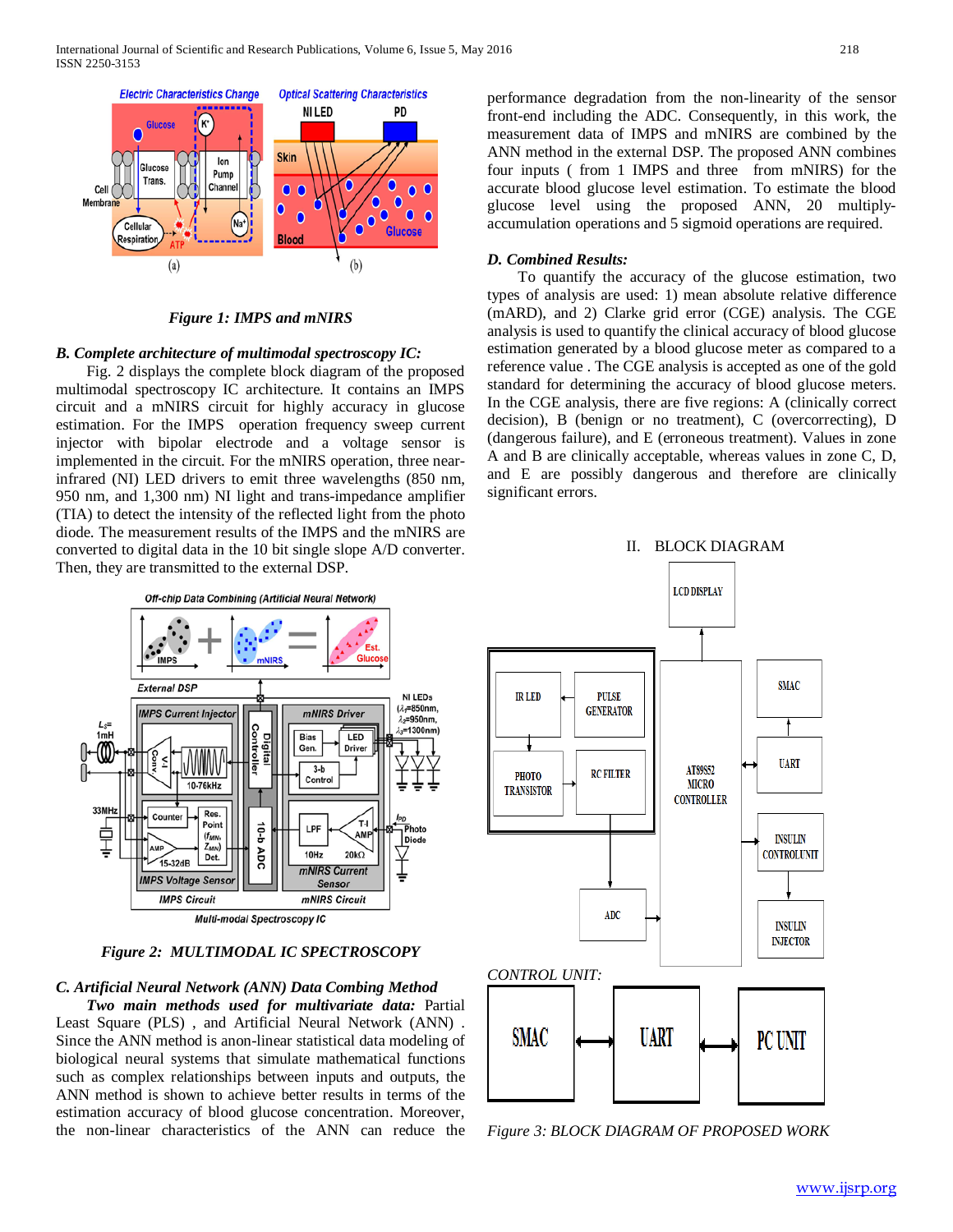#### III. NON-INVASIVE GLUCOSE SENSORS

#### **PULSE GENERATORS**

 The input pulse is sensed from the tissues of the body beneath the skin. Basically, a pulse generator is an electronic circuit or a section of electronic test equipment used to generate rectangular pulses. In our project, a 500Mhz high speed pulse generator is chosen to perform functional and parametric tests of fast digital circuits under program control.

## **PHOTO TRANSISTORS**

 These are solid state light detectors that possess internal gain. This makes them much more sensitive than photodiodes. These devices in our project provides an analog signal. It can be used as ambient light detectors. when used with LED, they are employed as an detector element.

#### **IR LED**

 Two LEDs (LED 1550E) were used as the light source. Since conventional silicon photodiodes have limited spectral bandwidth, they can't be used for getting near infrared light. An Indium Gallium Arsenide (InGaAs) photodiode by dint of a high response about a wavelength of 1550nm was used. Infrared technique is used in our project because of its sensitivity, selectivity, low cost, portability.

 In our project, we consider a NIR of wavelength 1550nm , since it has high signal to noise ratio for glucose signals. It allows blood glucose measurement in tissues by variations of light intensity established on transference and reflectance

#### **RC FILTER**

 An RC low pass filter was also coupled to the output of the photodiode to reduce high frequency noise. The light receptors and transmitters nearby a wavelength of 1550nm are relatively low cost as compared to other wavelengths by way of equal or higher response to glucose. Apart from the level of glucose in blood, the transmittance of NIR light also hinge on on the amount of blood in the path of the light.

 That is, for the same glucose level, a large amount of blood will result in lower diffusion, whereas less blood will result in a larger diffusion.

#### **ADC**

 The ADC0809 data gaining component is a massive CMOS device with an 8-bit analog-to-digital converter, 8-channel multiplexer and microprocessor well-suited control logic. The ADC0808, ADC0809 offers high speed, high accuracy, negligible temperature dependence, exceptional long-term accuracy and repeatability, and consumes minimal power. These features make this device perfectly suited to submissions from process and machine control to consumer and automotive applications. The analog signals from the sensor are converted to digital signals using ADC .

## **ATMEL(MICROCONTROLLER)**

 In our project, AT89S52 is a low-power, high-performance CMOS 8-bit microcontroller with 8K bytes of in-system programmable Flash memory. The measurement results of the IMPS and the mNIRS are converted to digital data in the 10 bit single slope A/D converter. The on-chip Flash allows the

program memory to be reprogrammed in-system or by a conventional nonvolatile memory programmer.

 By merging a multipurpose 8-bit CPU with in-system programmable Flash on a monolithic chip, the Atmel AT89S52 is a potent microcontroller which provides a highly malleable and profitable solution to many embedded control applications.

## **UART**

 The Universal Asynchronous Receiver/Transmitter (UART) controller is the key component of the serial communications subsystem of a computer. The UART receipts bytes of data and transfers the individual bits in a sequential fashion. At the destination, a second UART reconvenes the bits into whole bytes. Serial transmission of digital information (bits) through a single wire is much more profitable than parallel transmission through multiple wires.

 A UART is used to translate the transmitted information amid its sequential and parallel form at each end of the link.

#### **SMAC**

 S-MAC is a sensor medium-access control (MAC) protocol designed for wireless sensor networks. Wireless sensor networks use battery-functioned scheming and detecting devices. A network of these devices will collaborate for a common application such as environmental monitoring. Listen period is used to transmit and receive packets. S-MAC acceptsa periodic wakeup scheme , each node alternates between a fixed length listen period and a fixed length sleep period.

## **SERVOMOTOR**

 Servo motor is a rotary actuator or linear actuator that allows for precise control of angular or linear position velocity or acceleration of the insulin injector. It consists of a suitable motor coupled to a sensor for positioning feedback and also required as relatively sophisticated controller. For a 45degree inclination of rotation, insulin gets injected based on its high/low level indication.

 It is also an automatic device that uses error-sensing negative feedback to correct the performance of a mechanism. The term appropriately fits only to systems where the feedback or error-correction signals help control mechanical position, speed or other parameter.